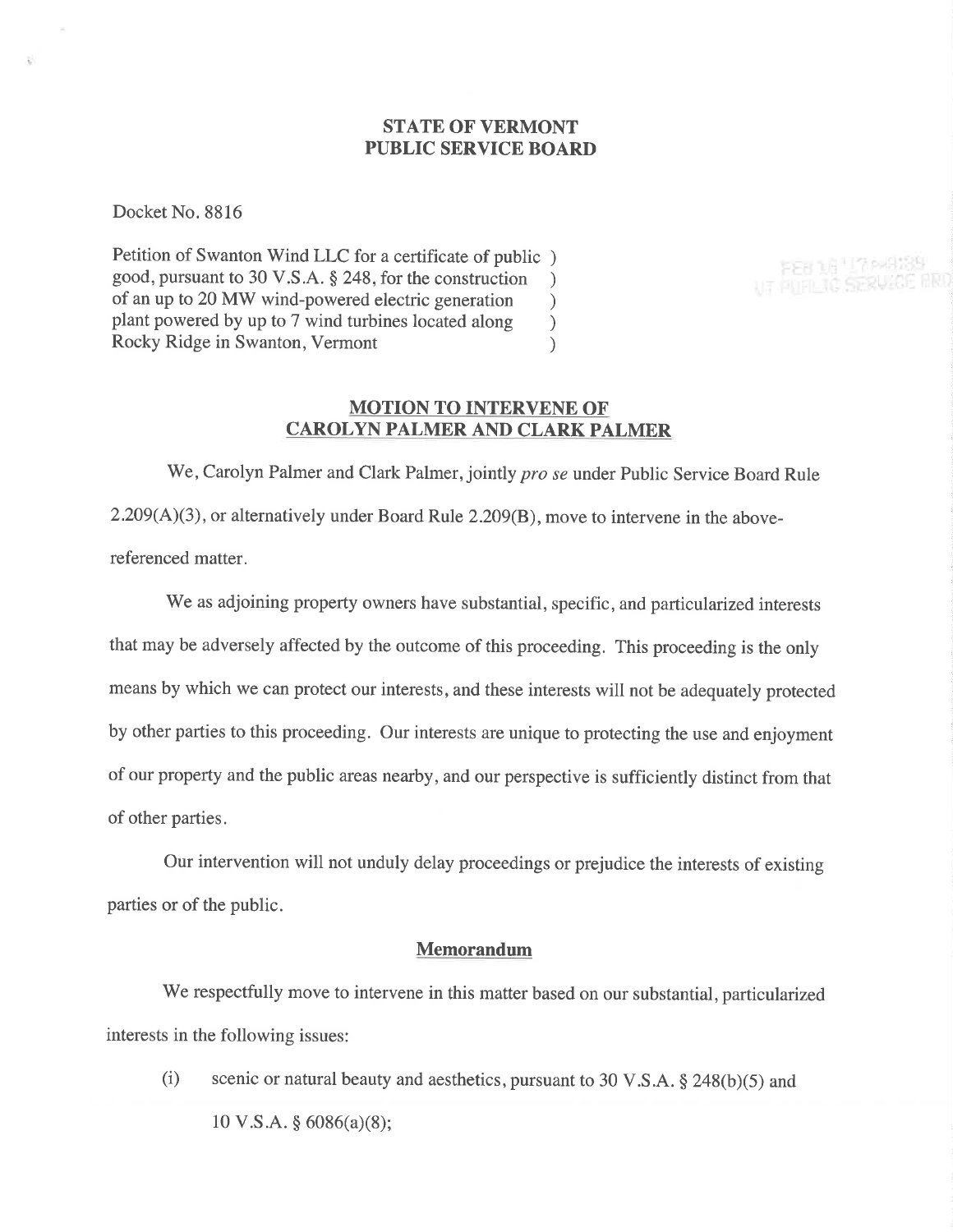distinct from those of existing parties to warrant their participation on specific issues."

For example, the Board has found particularized interest based on the following:

- 1. habitat and natural resources involving deer and black bear; $<sup>2</sup>$ </sup>
- 2. aesthetics based on proximity to the proposed project;<sup>3</sup> and
- 3. stewardship, use, and enjoyment of public resources; $<sup>4</sup>$ </sup>

In proceedings under 30 V.S.A. \$ 248, the Board is not required to consider interests in

private property.<sup>5</sup>

# II. Potential Impact of the Project on the Palmers' Interests

We move to intervene in this matter based on the following facts and applicable law:

We reside at 63 Swanton Hill Road, Fairfield, Vermont (physical address: Swanton). Our homestead is located approximately 3,500 feet east of the site of the proposed Project. The turbines associated with the Project would be visible and audible from our home. 1

# 2. Aesthetics: Natural Areas; Wildlife Habitat

We have lived on our property since 1987. The scenic views and peaceful surroundings were main factors in deciding to purchase this land. Another key factor was the abundance of wildlife that live on and visit our property. This wildlife includes moose, deer, and occasional bobcat, and a variety of birds that we feed and love to watch.

Additionally, this area is a main passage for Canada geese which fly nearby twice each year in flocks of hundreds. We hear the air through their wings as they fly over the trees, going in and out of our beaver pond. The geese fly over Rocky Ridge traveling to and from Fairfield Pond and corn fields on the other side. As the geese fly at altitudes below 500 feet, it is likely that many would be injured or killed by the

Application of Seneca Mountain Wind, LLC, Docket No. 7867, Order of 10/12/12, at 12.

<sup>&</sup>lt;sup>2</sup> Application of Seneca Mountain Wind, LLC, Docket No. 7867, Order of 10/12/12, at 2-4, 16-17; Id., Order of 8/9/13, at 6.

Petition of Barton Solar LLC, Docket No. 8148, Order of 1/21/14, at 3-4.

Joint Petition of Green Mountain Power Corporation, Vermont Electric Cooperative, Inc., and Vermont Electric Power Company, Inc., Docket No. 7628, Order of 9/3/10, at 12-13.<br><sup>5</sup> Vt. Elec. Power Co. v. Bandel, 135 Vt. 141, 145 (1977) ("Proceedings under 30 V.S.A. § 248 relate only to

the issues of public good, not to the interests of private landowners who are or may be involved.")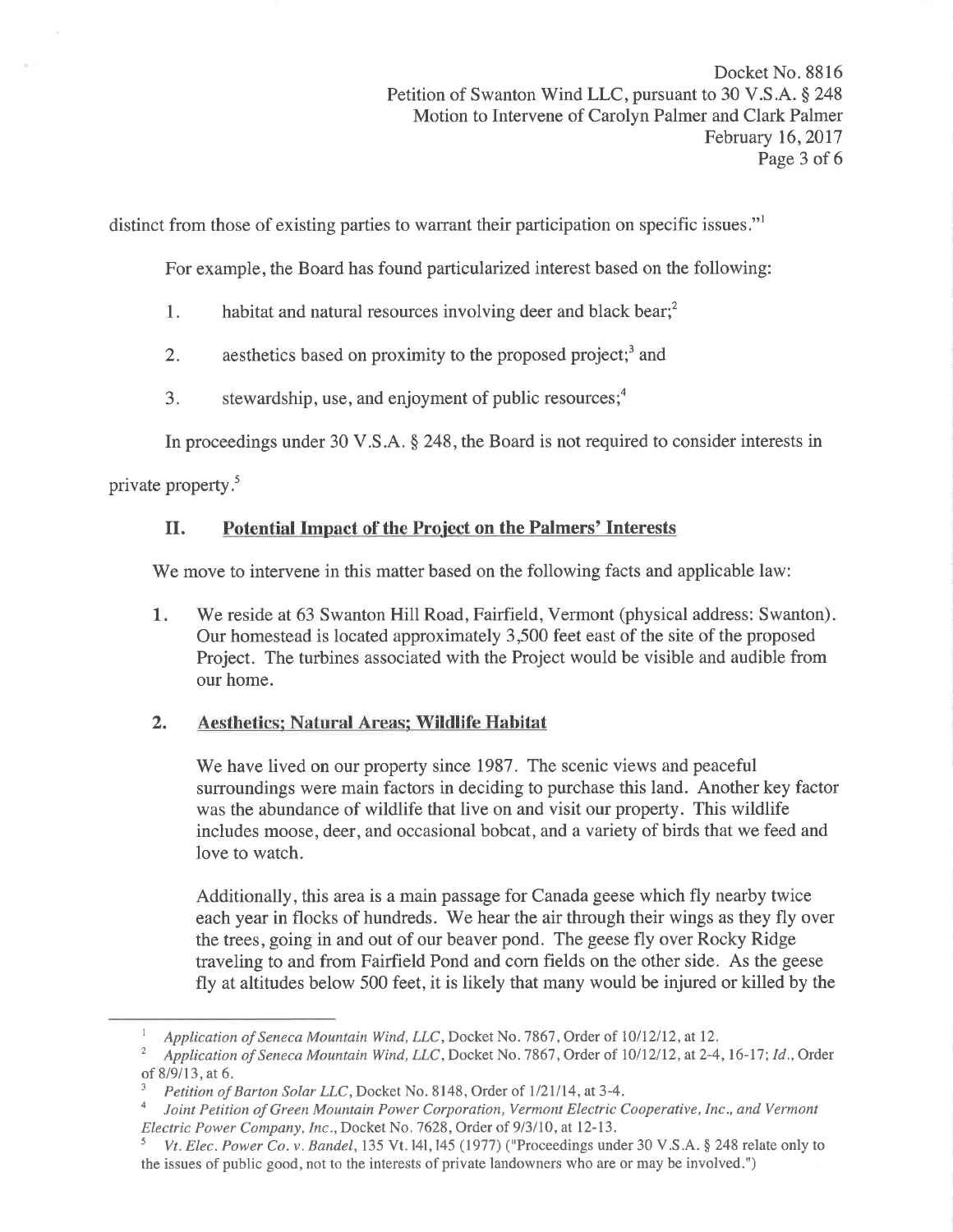turbines on Rocky Ridge

Furthermore, we enjoy walks in the woods with our grandchildren, and we appreciate the habitat and sounds of nature. In the summertime we enjoy sitting outside listening to the birds and reading in this peaceful setting. However, if the Project is approved this beauty and tranquility would be lost.

Construction and operation of the Project would affect our enjoyment of the scenic views, natural setting, and wildlife on our property; and likewise the Project would affect surrounding public areas including Fairfield Pond, the Missisquoi Valley Rail Trail, and nearby roads. As long-time adjoining landowners, we have a unique interest and perspective that would not necessarily be represented by other parties, and which may be useful to the Board in determining the outcome of this proceeding.

Therefore, we respectfully move to intervene under the applicable criteria provided in: 10 V.S.A.  $\S$  6086(a)(8) (aesthetics, natural areas, wildlife habitat); and 30 V.S.A.  $\S$  248(b)(5) (aesthetics, natural areas, wildlife habitat).

# 3. Orderly Development; Economic Benefit to the State

We are concerned that approval, construction, and operation of the Project would cause a decrease in the value of our property. We worked hard all our lives to purchase this property and create a beautiful homestead in which we could retire, and which we would someday pass on to our children and grandchildren. We have been told that the value of our home would diminish if this Project is approved.

'We understand that our interest in private property may not be considered in this case, however we assert that the Project would not only affect the value of our home, but rather all the homes in the surrounding area thereby affecting the regional and statewide economy. The Project in disrupting this rural residential setting would interfere with the orderly development of the region.

As longstanding adjoining neighbors and residents of Vermont, we have a particular interest in the orderly development of the region, and in the statewide economy, therefore we should be allowed to intervene on these issues.  $\S 248(b)(1)$ , and (4), (orderly development, economic benefit to the state).

# 4. Public Health and Safety

Being light sleepers, we have concerns over the sounds generated by this Project. Jeff Snyder from Vera Renewables visited our home and asked for permission to conduct some sound monitoring, which we allowed. During our conversation, we asked Jeff if we would hear the turbines from the Project. He said we definitely would, and it would sound like a refrigerator.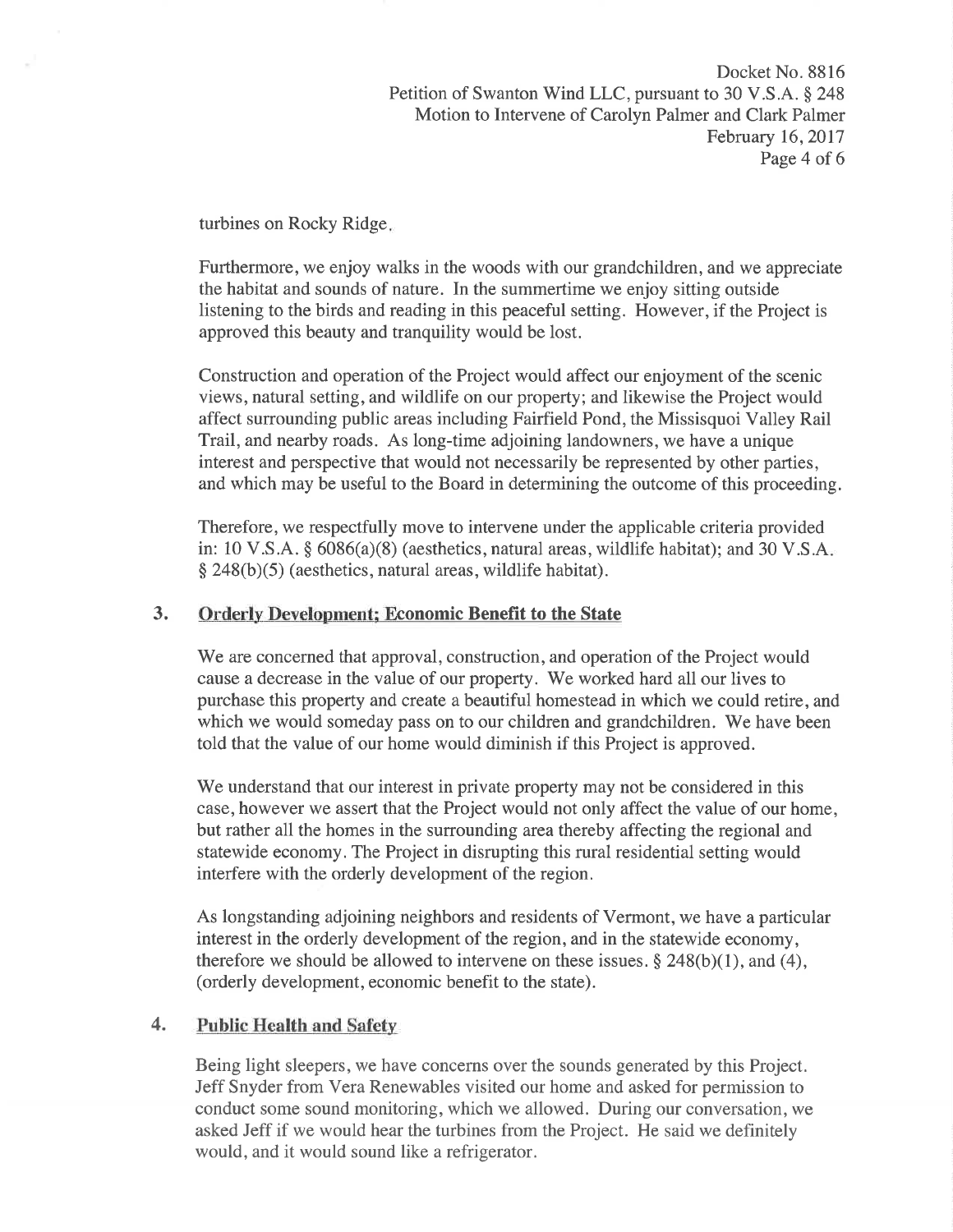Docket No. 8816 Petition of Swanton Wind LLC, pursuant to 30 V.S.A. \$ 248 Motion to Intervene of Carolyn Palmer and Clark Palmer February 16, 2017 Page 5 of 6

Seven refrigerators running in our bedroom at night is a far cry from the sounds of owls and other animals that we hear now and love so much. Jeff told us that we could always close our windows. However we Vermonters keep our windows closed for several months during the Winter, and come Spring we are excited to open the windows and let in fresh air and the sounds of nature. We do not open our windows for sounds of whirring turbines or refrigerators. Therefore, the sound of construction and operation of the Project may disrupt the peace in our home, and affect our ability to obtain necessary, restorative sleep, thereby affecting our health and safety.

Additionally, we are concerned that blasting and drilling associated with the Project located 3,500 feet from our home – may cause cracking or damage in the foundation of our house, or further damage to our water well which was affected by blasting at a nearby quarry on Fairfield Pond Road.

Therefore, as the Project may pose a risk to our health and safety, and no other party would adequately represent this interest, we should be allowed to intervene on this issue.  $§$  248(b)(5) (public health and safety).

## 5. Water Ouality

As previously stated, we are concerned that blasting associated with the Project may affect the integrity of our well. Also we are concerned that such blasting, or other construction or operation of the Project, may affect the quality of our drinking water.

Additionally, we have several brooks and streams which flow off Rocky Ridge and end up in Fairfield Pond. Construction and operation of the Project may cause sediment from cement, petroleum-based products, or otherwise, to flow throw the streams and into the Pond. Why would the state approve such projects that damage this beautiful Pond that we have fought so hard to protect? Why would the state of Vermont allow its ridgelines to be destroyed?

As longstanding neighbors concerned over the quality of water in our well and in Fairfield Pond, we move to intervene on this issue.  $\S 6086(a)(1)$ , (3), and (4).

#### ilI. Conclusion

We assert that while this Project is purported to advance the public good, it also raises

significant concerns over the public interest. Therefore, in order to protect ourselves, our

children, grandchildren, and neighbors throughout the State, we should be allowed upon the

evidence presented herein to intervene in this proceeding.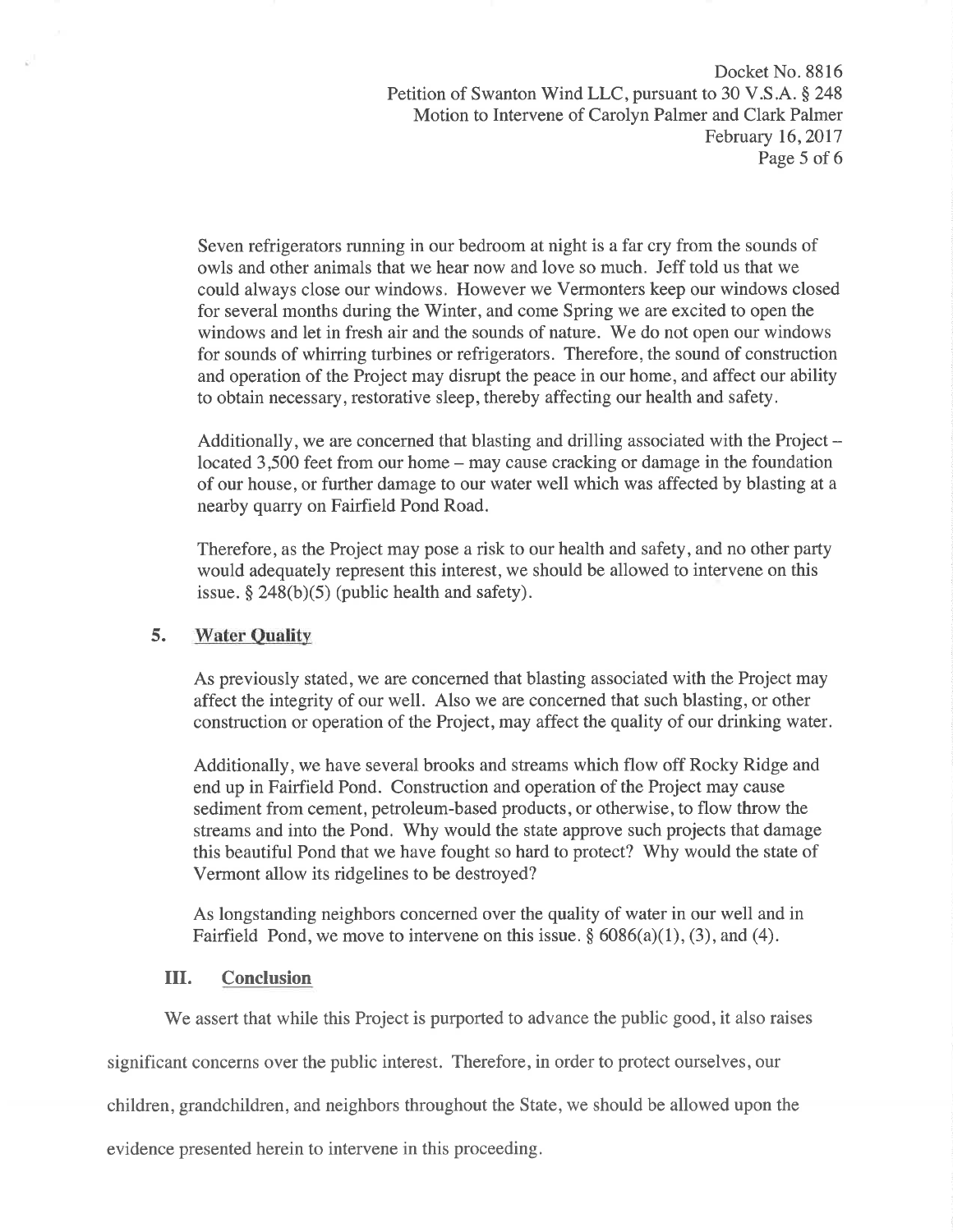Docket No. 8816 Petition of Swanton Wind LLC, pursuant to 30 V.S.A. § 248 Motion to Intervene of Carolyn Palmer and Clark Palmer February 16,2017 Page 6 of 6

Respectfully submitted this 16<sup>th</sup> day of February, 2017.

By:

Carolym Palmer

Clark and Carolyn Palmer 63 Swanton Hill Rd Fairfield, Vt <sup>05455</sup> palmcb@gmail.com 802-s24-4t39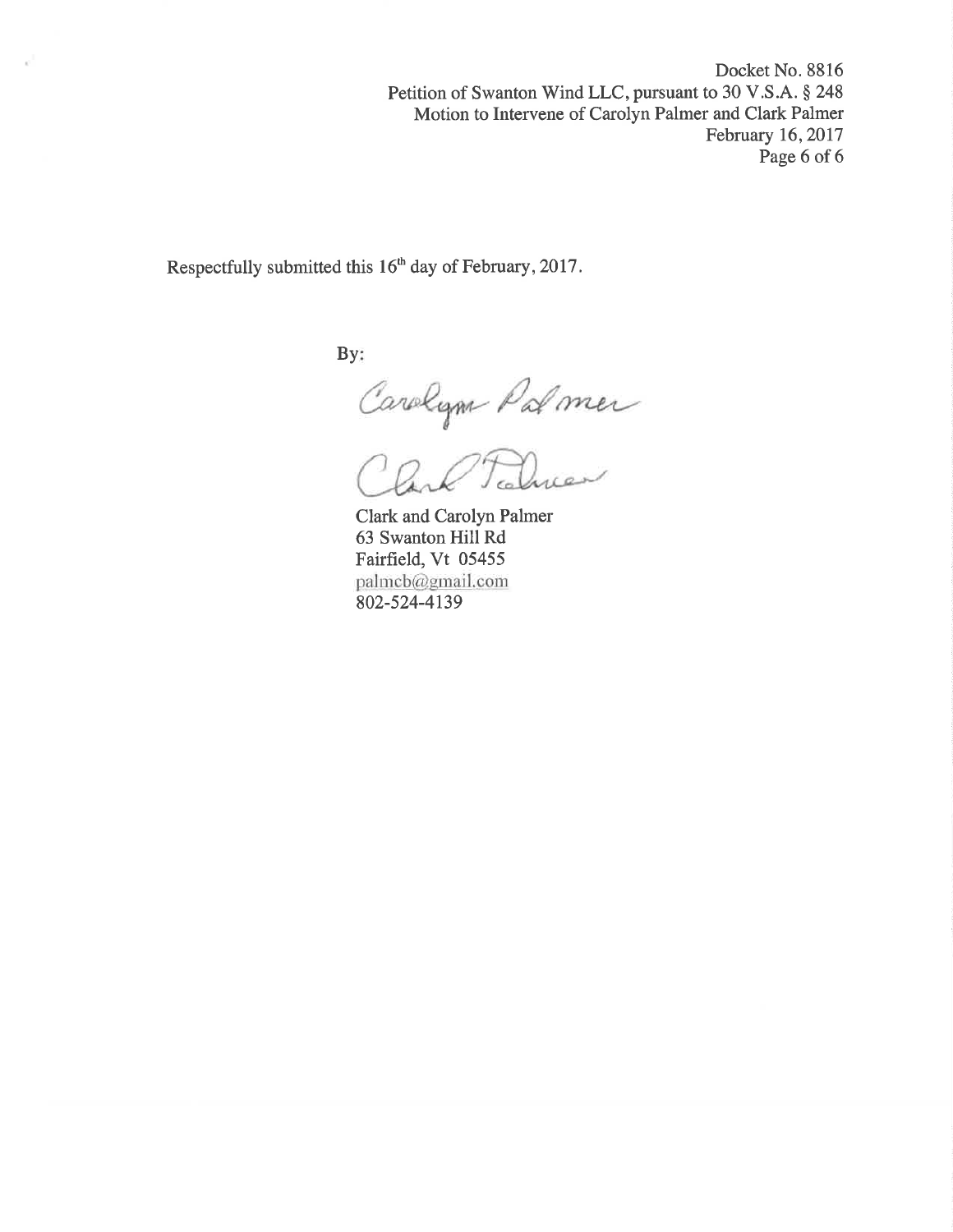### STATE OF VERMONT PUBLIC SERVICE BOARD

Docket No. 8816

Petition of Swanton Wind LLC for a certificate of public ) good, pursuant to 30 V.S.A. \$ 248, for the construction ) of an up to 20 MW wind-powered electric generation <br>plant powered by up to 7 wind turbines located along plant powered by up to 7 wind turbines located along (a) Rocky Ridge in Swanton, Vermont (b) Rocky Ridge in Swanton, Vermont )

# CERTIFICATE OF SERVICE

We, Brian and Penny Dubie, et.al., certify that on February 16, 2017, copies of the foregoing Notices of Appearance, and Motion to Intervenes of Brian and Penny Dubie, Jeanne Royer, Judith and Patrick Luneau, Karen and Leo McLaughlin, Sally and Bruce Collopy, Kaye and Frank B. Mehaffey, Jr., Terrance Smith, David A. Goodrich, Robert Perkins, Patricia Messier, Sarah & Ed Ferguson,Ian and Danielle Garrant, Curtis Swan and Sara Luneau-Swan, Dan ønd Nancy Dunne, Erynn & Tyrell Boudreau, Dennis Hendy and Diane Bell, Mary and Mark Bushey, Steve Woodward, Kenneth Fox, Michelle and Luc Deslandes, David Butterfield, Bradley Stott and Jennifer Belanger, Clark and Carol Palmer, Paula Pearsall, Greg Pierce and Paula Kane, Mark and Marianne Dubie, Marie and Gil Tremblay, Patricia Rainville and John Smith, Kevin and Dolores Nichols, Jessica Decker and Lance Desautels, Suzanne Seymour, Mary Hunter, Todd Poirier in the above-referenced matter, were served via First-Class U.S. Mail on the interested persons designated in the following Service List.

Respectfully submitted this  $16<sup>th</sup>$  day of February, 2017.

By:  $\sqrt{u}$ Dibio

Brian Dubie Penny Dubie 770 McKenzie Road Fairfield, VT 05455 (802) 734-1877  $p$ ennydubie@gmail.com